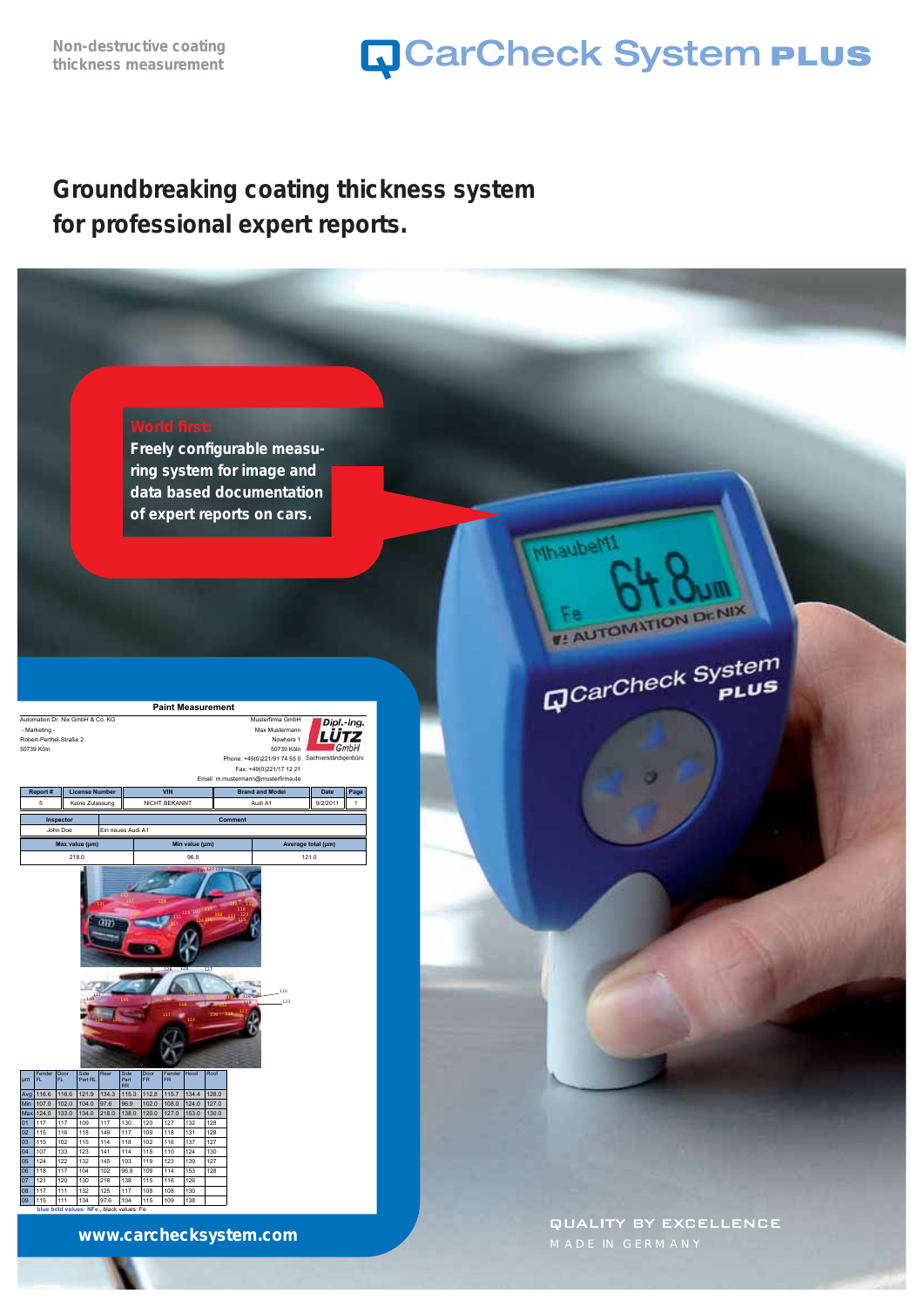

### A menu driven precision measuring system setting new standards for coating thickness measurement and complete documentation in the automotive industry.

The benefits of this innovative system The measurement of coating thickness is one of the most important aspects of car assessment, damage detection and quality control.

Working closely with car experts, we developed a sophisticated test system to satisfy real-world requirements for measurement and documentation.

The world first CarCheck System PLUS, an advancement of the CarCheck System, now enables users to configure their measuring task for a car freely. This distinctive feature allows them to define the measuring process personally using the software, determining the car parts to be measured and the number of measurements per part freely. The gauge then guides the user through the complete measuring task based on this definition.

Create a detailed measuring report by embedding original photos (or standard graphs) after finalizing the measurement.

These image and data based measuring report help experts with their work saving time and money and fulfilling today's expectations of professional high quality expertise that even stand the test of difficult cases before court.

**The CarCheck System PLUS includes the CarCheck gauge with measuring probe and the CarCheck software allowing for measurement analysis and complete documentation.**

#### **Measuring total coating thickness**

The CarCheck System PLUS gauge measures the total coating thickness on each base material. It takes measurements of non-magnetic coatings such as paint, chrome or zinc on steel or iron (Fe) base material as well as electrical insolated coatings such as paint or Eloxal on non-ferromagnetic base material (NFe) like aluminum or zinc. The base material  $-$  if known  $-$  can either be set to a fix measuring mode or determined automatically by the probe itself.

#### **Communication between gauge and computer**

A USB wireless adapter provides bidirectional communication between gauge and PC.

- Instead of creating the measuring task with the gauge use the convenient PC software. After entering the parameters, simply send the information from the PC to the gauge by the click of a button.
- All the measurements recorded for different parts (such as fender or engine hood) are stored within the gauge and transmitted to CarCheck software for documentation and analysis using the provided USB wireless adapter. Here the original photo of the car to be measured is embedded within the measurement report.

#### **Working with jobs**

A job is the complete measurement of a car. You can store the measurement data of up to 10 jobs at one time. The gauge can store measurements of testing areas, with arbitrary names. This enables users to name a testing area "Engine Hood" for instance, to relate the measurements sorted within that component type to the particular part.

Using its internal calendar clock the gauge saves date and time with each measurement. Traceability and transparency with regard to clients increase the value of documenting the measuring results.

#### **User-friendly features**

#### **Maximum clearness of display**

- Display shows measurements in large digits
- Display light switches on automatically when measuring
- Change display orientation by 180 degrees

#### **Maximum control**

- Green LED within the keypad confirms successful measurement
- Various features, e.g. measurements, confirmed by acoustic signal
- Ongoing data transfer between gauge and PC shown by flashing red LED

#### **Distinctive gauge features**

- Easy-to-use and intuitive gauge with menu driven measuring system
- Applicable for single measurements
- Large measuring range: up to 5000 µm (5mm) total coating thickness
- Automatic substrate recognition (Fe/NFe)
- No time consuming calibration with reference foils
- Rugged high precision device
- 3 years manufacturer warranty "Made in Germany"
- Probe cable for close and difficult to observe parts (included in scope of supply)

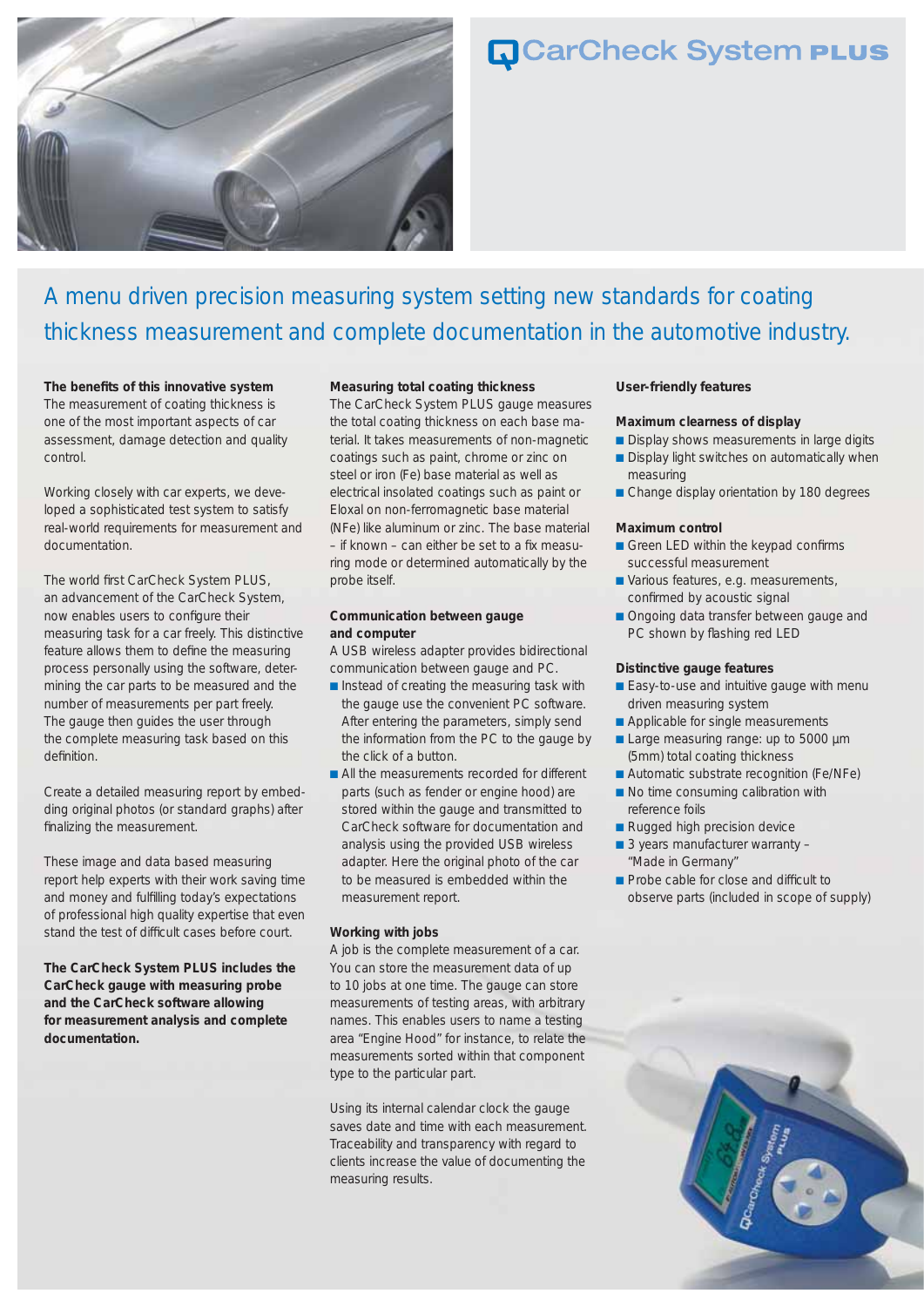

## Distinctive features of the CarCheck software

#### **Entering and editing data the easy way**

- Enter, store and manage car and client information regarding the measurement
- Create and manage car part markings used
- Import and export single rmeasurement reports and databases (data of all reports)

#### **Convenient and secure: Wireless data transfer**

- Synchronize job information between gauge and PC
- Transmit measurements to the PC

#### **Freely configurable**

- Free configuration of the report
- Select the definition and number of car components freely
- Arbitrary number of measurements on a car component

#### **Individual allocation of measurements to images/graphs**

- Arbitrary placement of measurements on an original image selected by the user
- Automatic placement of measurements at positions in a grid pre-determined by the user

#### **Creating a measurement report easy and fast**

- Add images to any report for explanatory purposes
- Individualize the measurement report by embedding your companies logo
- Create and display or print measurement reports as pdf, word or excel files

#### **Setting different languages**

■ Many different languages are available for gauge and software.













#### **Job overview**

The start screen shows all created jobs in a clearly arranged list that includes a filter for user-defined searches.

#### **Job details**

Create and manage all necessary data regarding the measurement task here: in addition to information on car and parts to be measured such as the engine hood, client and appraiser information is included here.

#### **Placing the measurement**

The measurements transmitted from gauge to PC are listed by component type. Use drag-ndrop to move the measurements from the list onto the image. If the measuring spots have been determined in the grid-view of the image beforehand, the gauge allocates the measurements to those spots automatically as well.

#### **Displaying or printing the report**

Create a preview of the report including all data entered, the measurements, and the image with the placed measurements by simply clicking one button. Add additional images to the report for explanatory purposes and individualize the report by embedding the company's logo.

**Further details: www.carchecksystem.com**